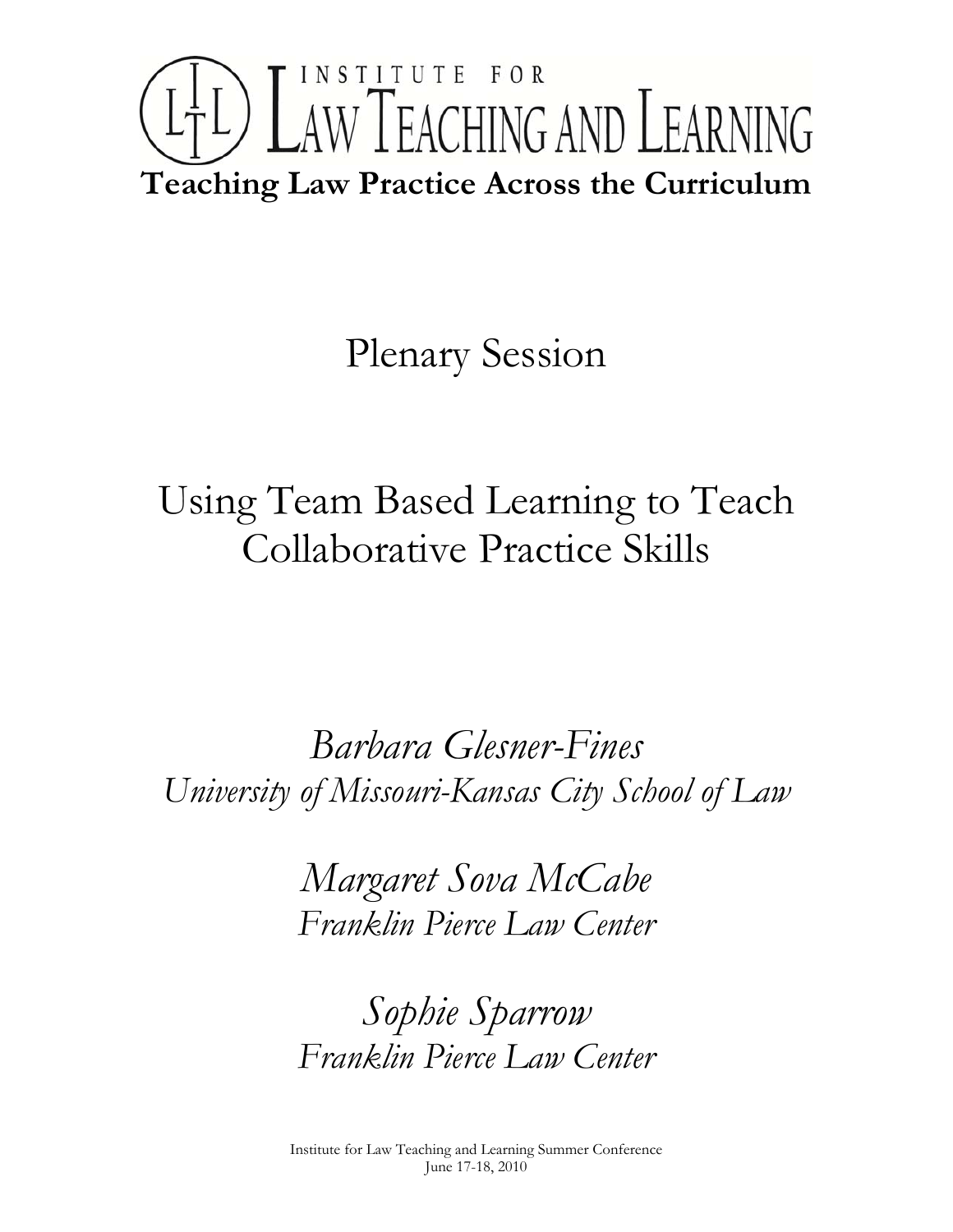# **Teaching Law Practice Across the Curriculum**

**Plenary Session** Thursday, June 17, 2010 – 3:00-4:15 p.m.

# **Using Team-Based Learning to Teach Collaborative Practice Skills**

[Barbara Glesner Fines,](http://lawteaching.org/conferences/2010/presenters/#glesnerfines) University of Missouri-Kansas City School of Law [Margaret Sova McCabe,](http://lawteaching.org/conferences/2010/presenters/#mccabe) Franklin Pierce Law Center [Sophie Sparrow,](http://lawteaching.org/conferences/2010/presenters/#sparrow) Franklin Pierce Law Center

Team-based learning is "group work on steroids" and is an exciting and effective teaching strategy for not only engaging students but also for teaching them an essential professional skill: collaboration. Through video clips and interactive exercises, this session focuses on how to design courses and classes that enable students to become self-regulated, powerful learning teams. Because it applies the best practices about teaching and learning, team-based learning can be used across the curriculum to help students achieve deep understanding and mastery of doctrine, skills, and values — in classes of nine to 199.

# **Materials**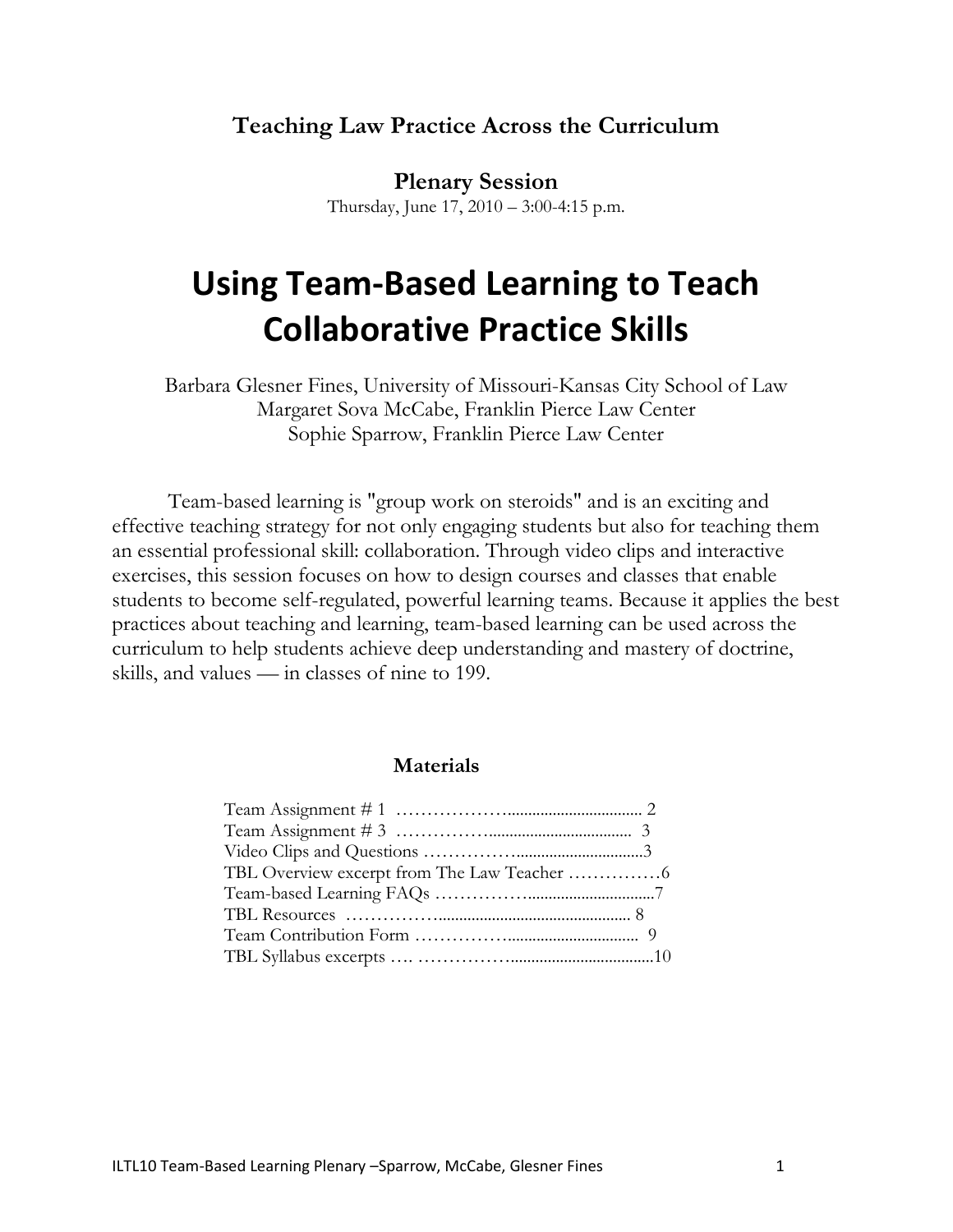#### **Team Assignment #1: Make a List**

This first exercise is a brainstorming exercise. Brainstorming is a technique for generating ideas and solutions that Madison Avenue advertising executive, Alex Osborn, first promoted in the 1950s and used by attorneys in every type of practice. The technique has been researched extensively and there are many variations on how you can conduct effective brainstorming. Here are the instructions for brainstorming we will use in this class:

- Generate ideas without criticism (either of your own or other's ideas). Don't be concerned if ideas are right or wrong. Accept all contributions.
- Appoint one person to record the ideas that come from the session.
- Make sure that everyone gets a fair opportunity to contribute ideas.
- Feel free to build on other people's ideas.
- Welcome creativity!

Don't get stuck on one idea.

Here is the topic of your brainstorming: **Advantages of Group Learning**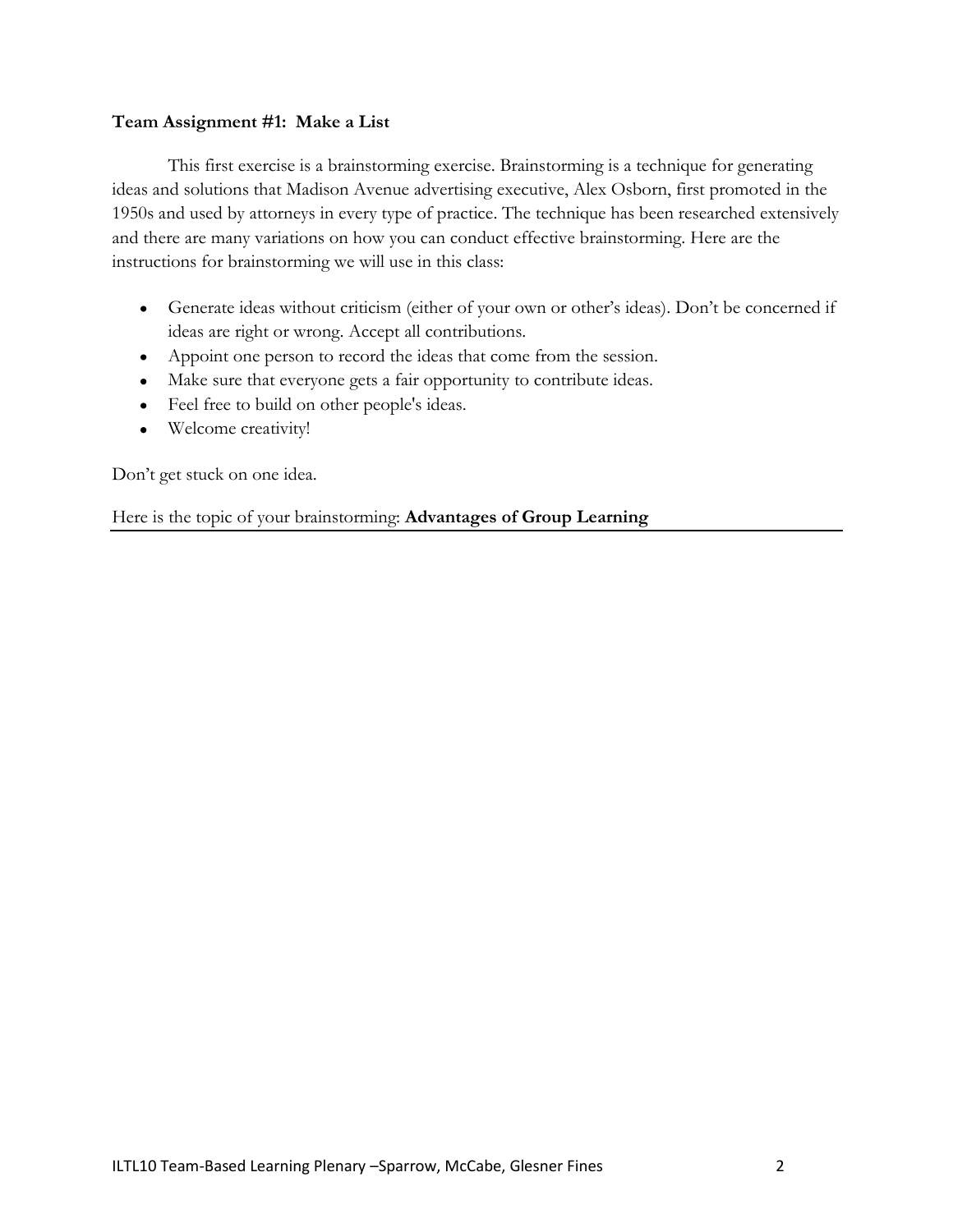#### **Team Assignment #3**

Suppose you are teaching a first-year, first-semester course in civil procedure. The class meets for 50 minutes three times a week for 14 weeks (or about 2100 minutes of class time). **What percentage of that time should you devote to group work?** 

**Choose one of the options below.** Work toward consensus for your selection and identify one person in your group who will report the reason for your group's choice.

- A. less than 10 percent
- B. 10-25 percent
- C. 26-40 percent
- D. 41-60 percent
- E. More than 60 percent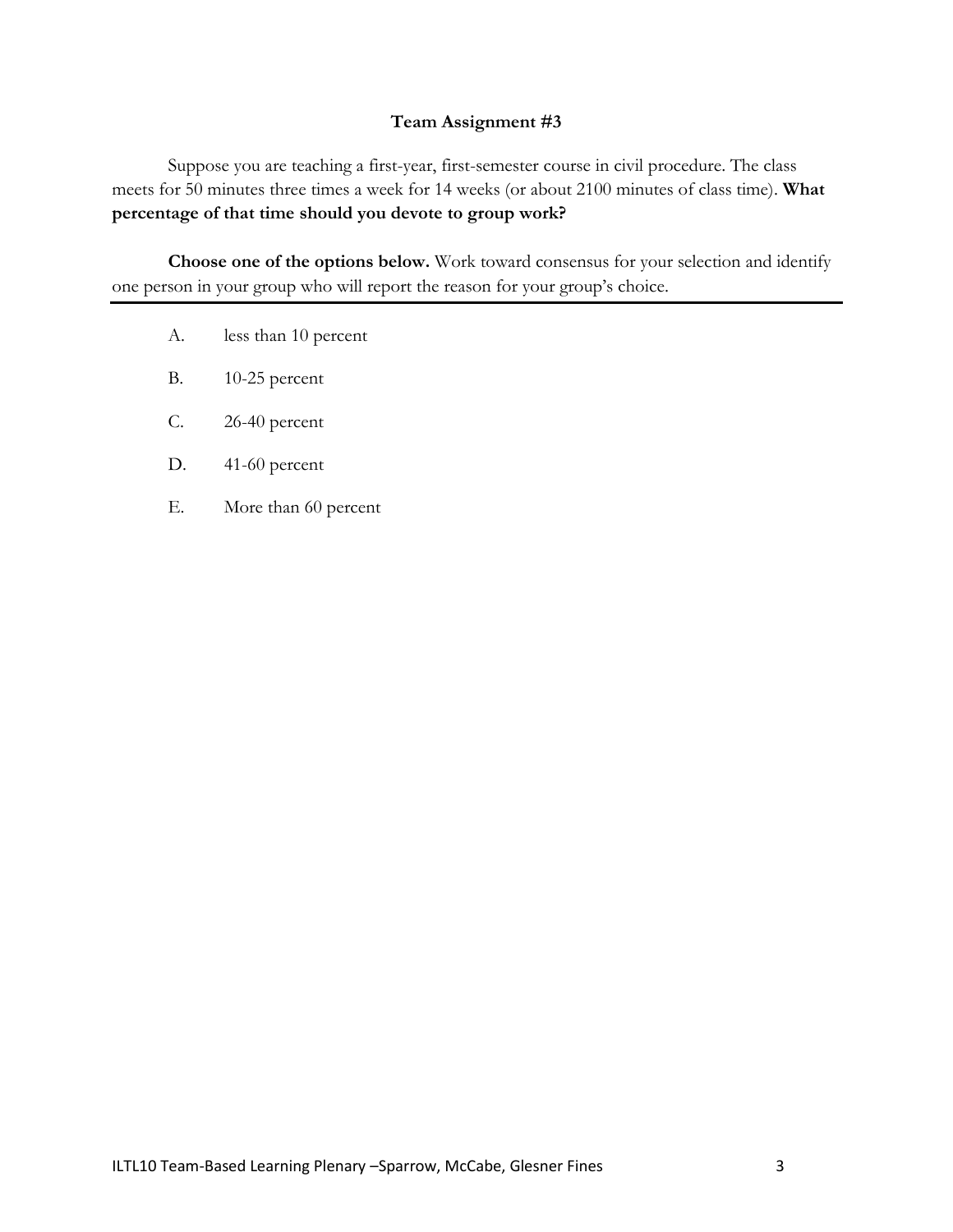#### **Video Clips and Questions**

Imagine the video scenario occurs in your classroom. Each team began the semester by setting collaboration guidelines specifying the type of behavior teammates would use while they were working in teams. In two weeks — about half-way through the course — teammates will provide each other with formative feedback (ungraded feedback to help students learn) about how well each one of them met their team guidelines. At the end of the semester, each member of the team will provide their teammates with a grade on how well they met their agreed-upon guidelines.

You know that this team's guidelines state that they will all participate equally, listen to each other's reasoning, and reach consensus before answering questions.

#### **Question 1.**

You have heard and observed the dominator (woman with long blond hair and glasses) for the first part of the quiz, but the team still has two questions to answer. **What would be the most effective way to stop the domination while promoting effective teamwork?**

- A. Approach the team during the quiz. Remind students to participate equally and tell them that you expect professional behavior. Emphasize that what you have heard does not meet your expectations.
- B. Do nothing during class, but meet with the dominator to discuss her behavior. When you meet, review the team guidelines with her. Remind her that it is important that she follows the guidelines or it will affect her grade.
- C. After the quiz, remind the whole class that formative peer feedback is coming soon, and graded peer feedback will come at the end of the course. Ask students to review their guidelines for the next class.
- D. Do nothing. The teams are aware of their collaboration guidelines, and their opportunities to give formative and summative feedback to their teammates. The dominator will receive the appropriate feedback from her peers.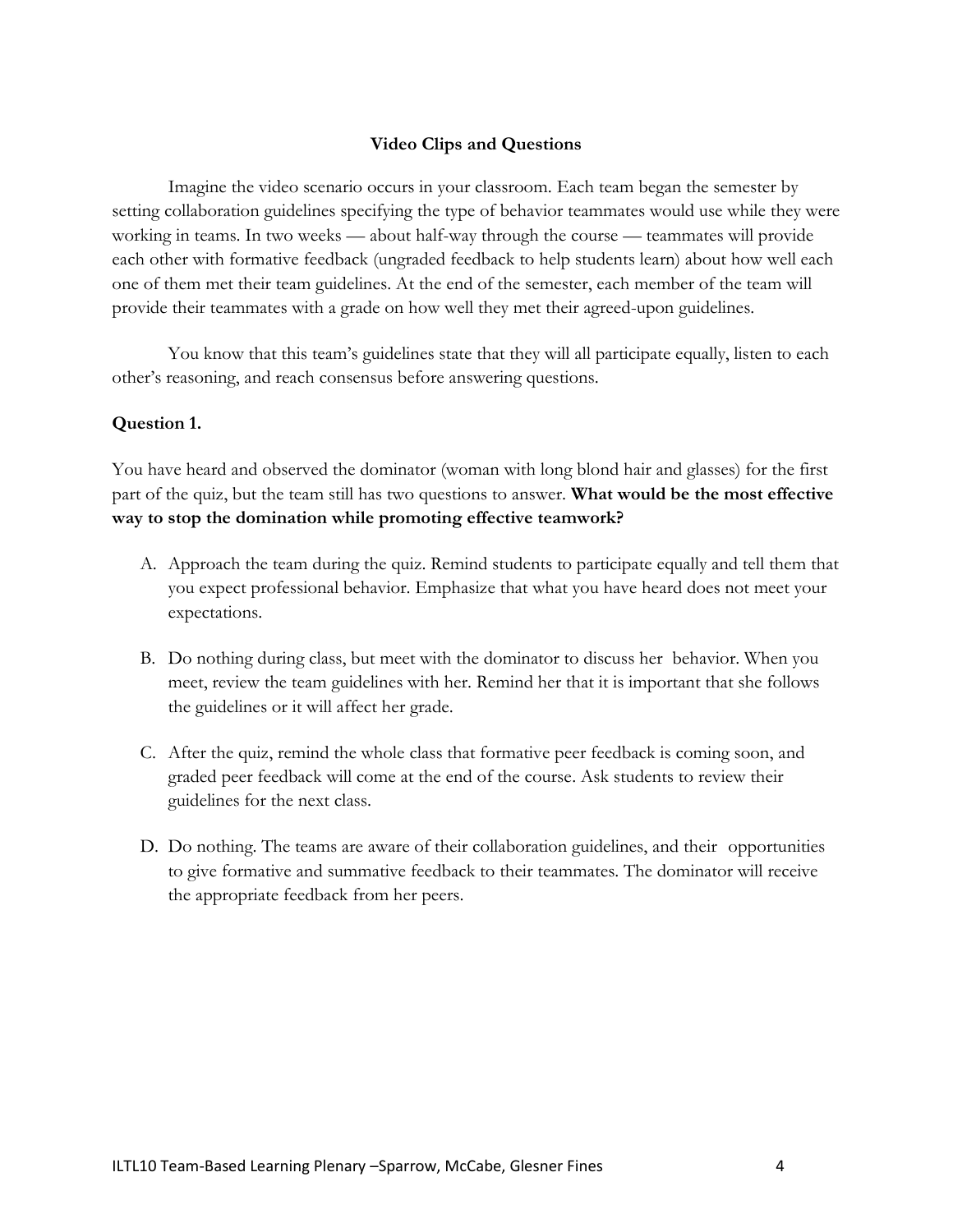### **Question 2.**

#### **Which aspect of peer evaluation is most likely to reduce the risk of "social loafing"?**

- A. Counting peer evaluations as a significant part of the course grade.
- B. Giving students the option of writing qualitative comments in the peer evaluation form.
- C. Requiring quantitative ratings of peers in the evaluation form distributed to teammates.
- D. Doing an ungraded, formative peer evaluation before the graded evaluation.

#### **Question 3.**

**Which of the following approaches, when put in a team's collaboration guidelines at the beginning of the semester, is likely the most effective strategy in enabling all teammates to have productive team discussions?** 

- A. Having one student lead the discussion of each question and rotating the leader for each question.
- B. Assigning one student to monitor whether any person on the team is dominating or social loafing, and, if so, call it to the team's attention.
- C. Requiring teammates to use a time out signal when they feel excluded or marginalized, or when they think another student is social loafing.
- D. Penalizing teammates who dominate or social loaf by deducting significant points from the end-of-semester summative peer feedback.

# **Question 4.**

#### **What is the most important reason for students to give peer feedback to their teammates?**

- A. Enables students to feel better about their team after honest sharing
- B. Gives students practice in learning how to provide useful feedback
- C. Prevents the development of conflicts within a team
- D. Enables the team to become a more powerful learning unit
- E. Rewards almost all students for their contributions to their team's success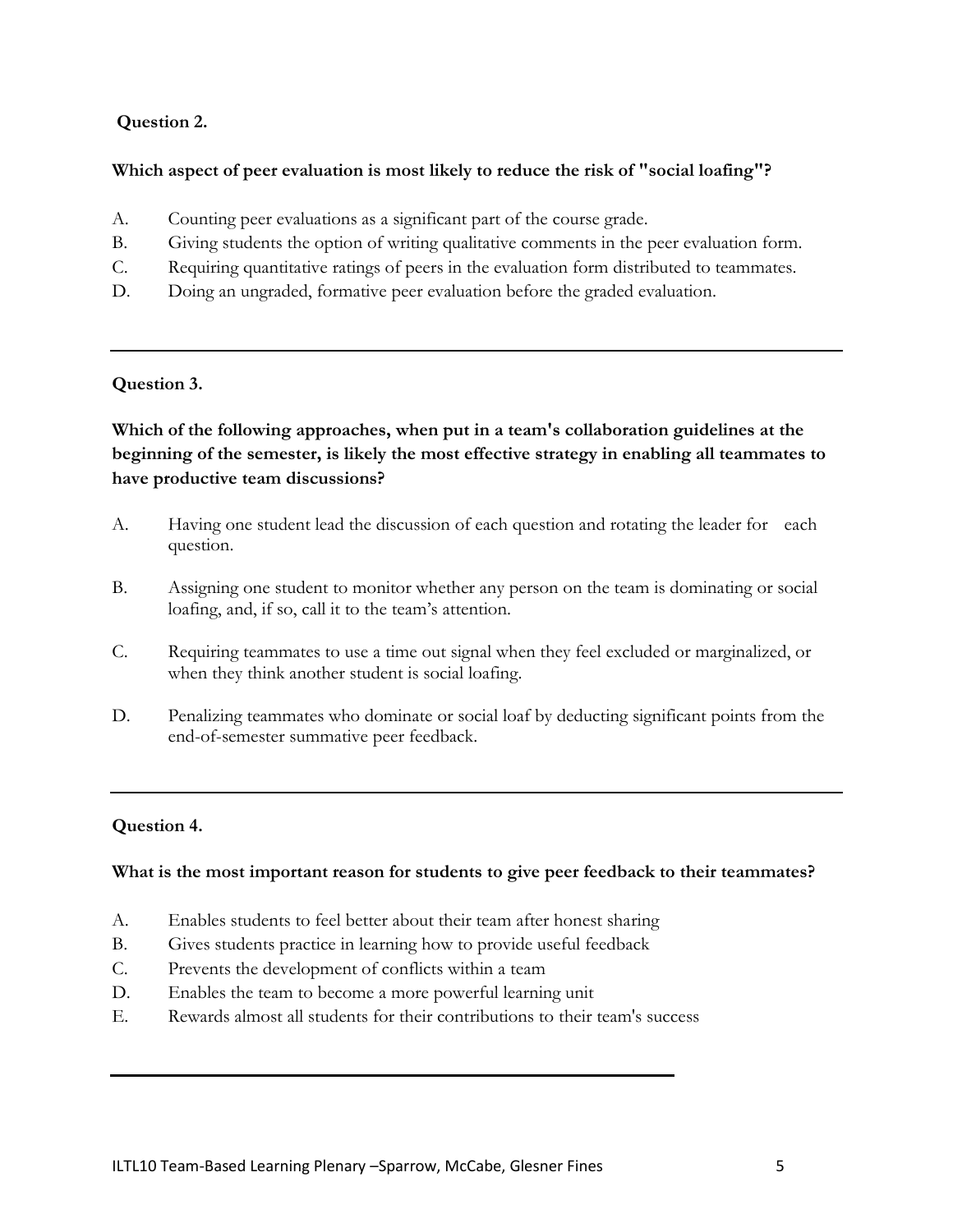Excerpts from: Sophie Sparrow, *Team-Based Learning — An Overview,* THE LAW TEACHER , SPRING 2010 | 1 <http://lawteaching.org/lawteacher/2010spring/lawteacher2010spring.pdf>

#### **What is team-based learning (TBL)?**

TBL is a learner-centered teaching strategy designed to promote active engagement and deep learning. Educators have used TBL for over 30 years, using it in 23 countries in a medicine, business, sciences, the humanities and others. They have used TBL effectively in classes of 9 to 199+. Teachers using TBL have found students' performance improves when compared to traditional teaching. Students also learn skills essential to succeeding in a job – working well with others. All this happens without sacrificing course coverage.

#### **What are the core principles of TBL?**

Larry Michaelsen, who first designed TBL in the 1970s, identifies 4 essential principles: ―1. Groups must be properly formed and managed; 2. students must be made accountable for their individual and group work; 3. group assignments must promote both learning and team development; 4. students must get frequent and timely performance feedback."

#### **What is the teacher's role in TBL?**

The TBL teacher's role is to plan the course and the individual classes, then coach students through the learning process. To the outside observer, the TBL teacher may appear not to be really "teaching." This is deliberate; the focus of the class is *on what the students are doing*, not what the teacher is saying. The teacher, however, has done significant work in advance to harness the power of student learning teams.

#### **What is the role of the students?**

In a TBL course, students spend the vast majority of class time engaging in team discussions and solving problems in their groups. Working in permanent diverse teams of five to seven students, they can collectively draw on their perspectives and understanding to solve more complex problems than they would individually. Think of this as "five brains" are better than one, or as a group of lawyers working together to solve clients' problems. Having students work together is only effective when all students are prepared; one of the biggest complaints about group work concerns ―social loafers.‖ Social loafers are those students who poach on teammates' work without contributing any work of their own. In TBL, students assess their teammates' contributions to the team (usually 5-15% of the grade). When students are not prepared or contributing, their grades suffer. They are thus accountable for being prepared and participating in their teams for every class.

#### **How do you plan a TBL course?**

1) **Identify** core learning objectives — what students should be able to DO as a result of taking the course? 2) **Break the course** into four to seven units or modules; 3) **Determine** how to create diverse student groups; and 4) **Design** a series of formative and summative assessments to engage students at increasingly higher levels of thinking.

The TBL principles are straightforward; the challenge is applying them effectively, and this transformative teaching strategy, has a steep learning curve and requires a lot work at the beginning. The hardest and most timeconsuming aspect of using TBL is designing the series of quizzes — one per learning unit —and problems that are appropriately challenging for a group of students to solve. Though a challenge, the value of TBL is well worth it. Start small and learn from your mistakes.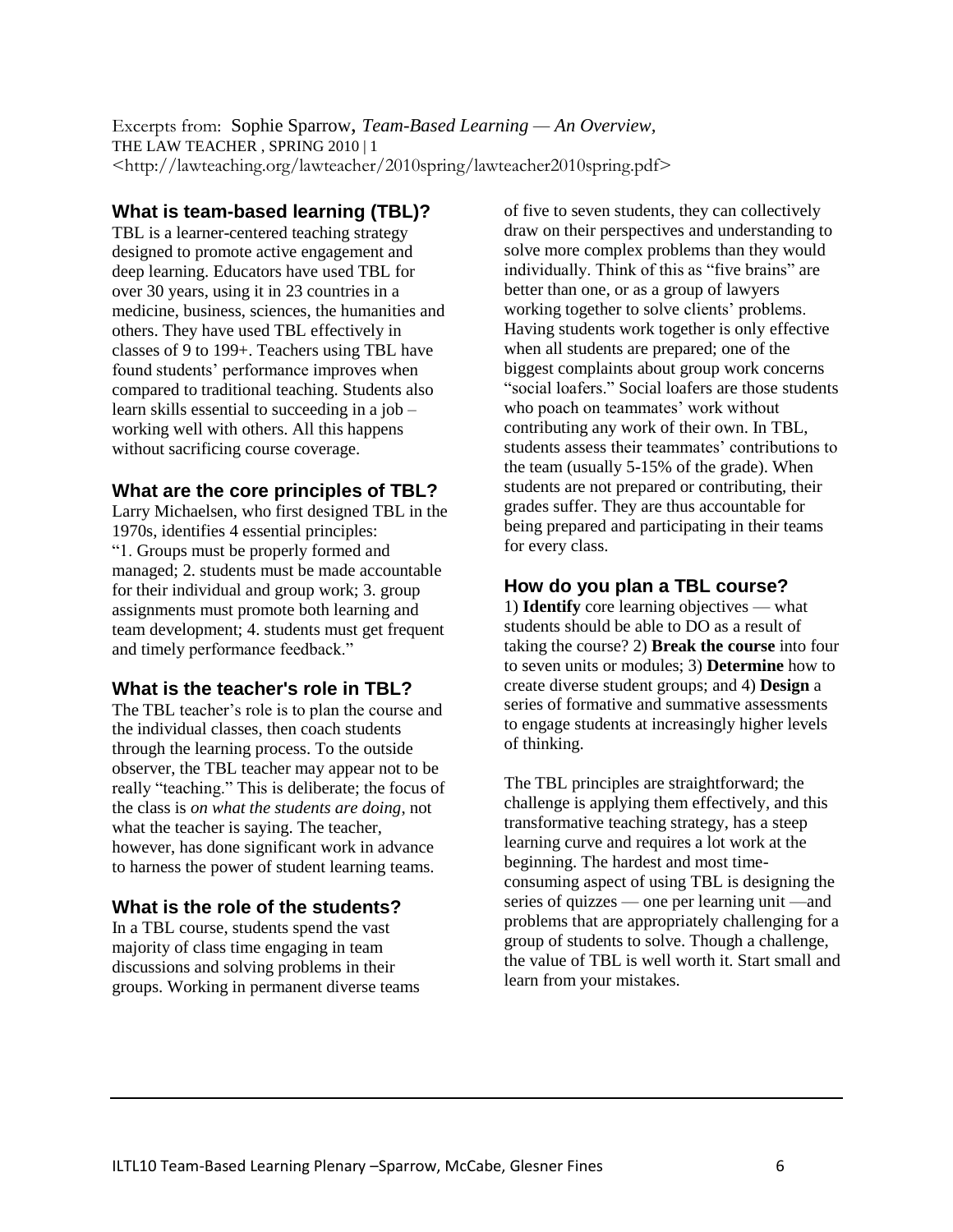#### **Q: I don't have time to revamp my whole class - can I use pieces of TBL?**

A: Yes! There are ways to integrate pieces of TBL into your class, depending on your goals.

#### **Q: I already do a fair amount of group discussion and think-pair-share already in my class. How is TBL different?**

**A.** By putting students into stable teams and by providing those teams responsibility to make decisions and solve problems with consequence, TBL requires students to learn to work together in ways that can't be as easily achieved with simple group discussion. By requiring students to evaluate one another's contributions, students become aware of their own learning of collaborative skills.

#### **Q. I've been teaching Civil Procedure for 8 years. What I really want to do is try TBL to see if I can manage it and my students like it. What should I do?**

- A: Consider teaching one TBL module in the class. For example, perhaps you do a "unit" (module) on dispositive motions. Here are the steps to take to turn it into a TBL module:
- **Step 1** Decide what you want students to be able to do with dispositive motion knowledge at the end of the unit and how many classes you have to spend on the materials.
- **Step 2** Create one or two problems (applications) that teams will work on together. Make sure that the problems are significant, the same, require a specific response/choice, and simultaneous report of answers. A good source of application problems might be earlier exam questions on dispositive motions.
- **Step 3** Review past reading assignments and assess whether these assignments give students the foundational knowledge to solve the problems. If they do, assign them again and if possible, provide study guide questions.
- **Step 4** Using your study guide questions, design a short assessment you can give to students before they move into the application problems. This is assessment that students will take individually and then again as a team. Good foundational assessments typically test 30% at Bloom's knowledge and recall and 70% at application (though we have found quiz question can test at higher levels with success).
- **Step 5** Vet your problems and assessments with colleagues and TAs. Have the problems and assessments be sophisticated enough that students will benefit from working together.
- **Step 6** Prepare short materials for students on the TBL module, so that they understand the method and why you have adopted it.**Step 7** The class before the module, spend 15-minutes putting teams in heterogeneous groups, explaining the TBL method and why you've adopted it, and having teams complete collaboration guidelines. Have fun!

#### **Q: I just want students to engage with each other and problem solve together without thinking about having to divide the course into learning "modules." What can I do?**

A: You could incorporate shorter group exercises (brainstorming, short discussion problems, etc.). You could incorporate quizzes at key points in the semester. (Step 4 above). If you decide to do this, we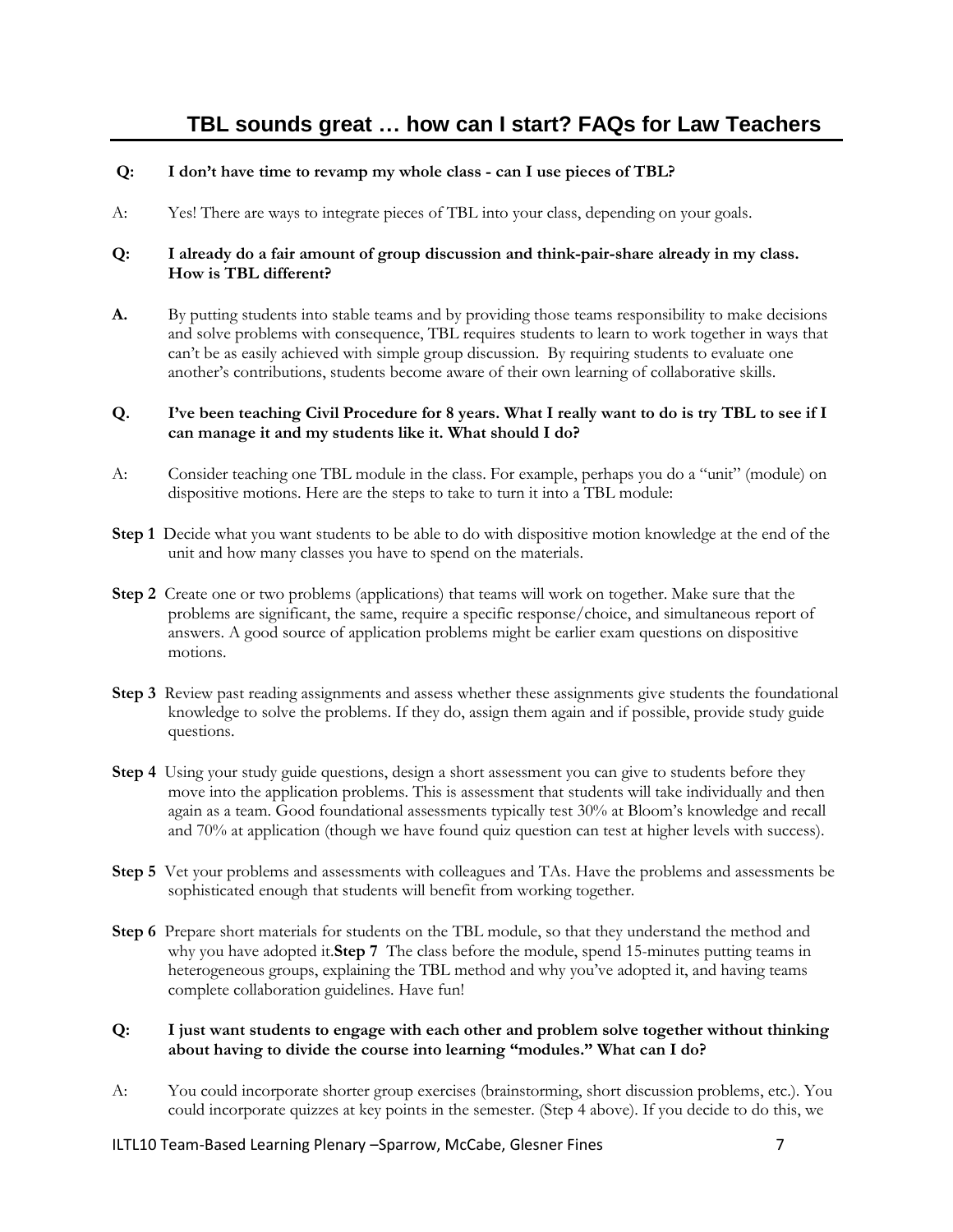recommend that you use the approach of individual quizzes followed by team quizzes and that you assign students to a team with whom they will work together during quiz classes.

#### **Q: I do problem-based learning (PBL) and I already have many application exercises —how should I adopt TBL?**

A: The key difference between PBL and TBL is the team formation and accountability. You could adopt TBL by introducing heterogeneous teams that remain together for the semester, having them adopt team collaboration guidelines, and having students provide formative and summative feedback. (Step 7 above).

#### **Q: I've designed my course with power point presentations that include discussion questions. I typically assign problems for students to complete outside of class and then I post answers on my website later (which my TAs often review in their sessions). I don't want to reinvent the wheel— can I use these materials in TBL?**

A: Consider narrating your slides and assigning them outside of class, as a supplement to reading. Then, take the problems you've been assigning and tailor them to a class. Allow students to work in teams, require them to come to consensus, and then simultaneously reveal their responses. Use class time to explore the differences in team approaches, reinforce the foundational materials in your slides and readings, and practice analysis and synthesis of the material.

#### **Q: I am one year away from teaching a new course. How can I adopt TBL?**

A: With this much time, we would recommend reading Michaelsen, and examining the TBL website, which includes videos and lots of advice. Once you have a good understanding of TBL course design, decide on your course modules, go from there, and contact any one of us!

# **TBL Resources**

# **Websites, videos, books, forms, and listservs can be accessed at**

http:// teambasedlearning.apsc.ubc.ca/ www.TBLCollaborative.org.

#### **Video clips of students simulating the "dominator" and "social loafer" are at**

http://www.piercelaw.edu/video/index.php

#### **BOOKS:**

TEAM-BASED LEARNING: A TRANSFORMATIVE USE OF SMALL GROUPS IN COLLEGE TEACHING, edited by Larry K. Michaelsen, Arletta B. Knight, and L. Dee Fink, eds. (Stylus Publishing, 2004)

TEAM-BASED LEARNING: SMALL-GROUP LEARNING'S NEXT BIG STEP, 116 New Directions for Teaching & Learning, Larry K. Michaelsen, Michael Sweet, and Dean X. Parmelee, eds. (Jossey-Bass 2008).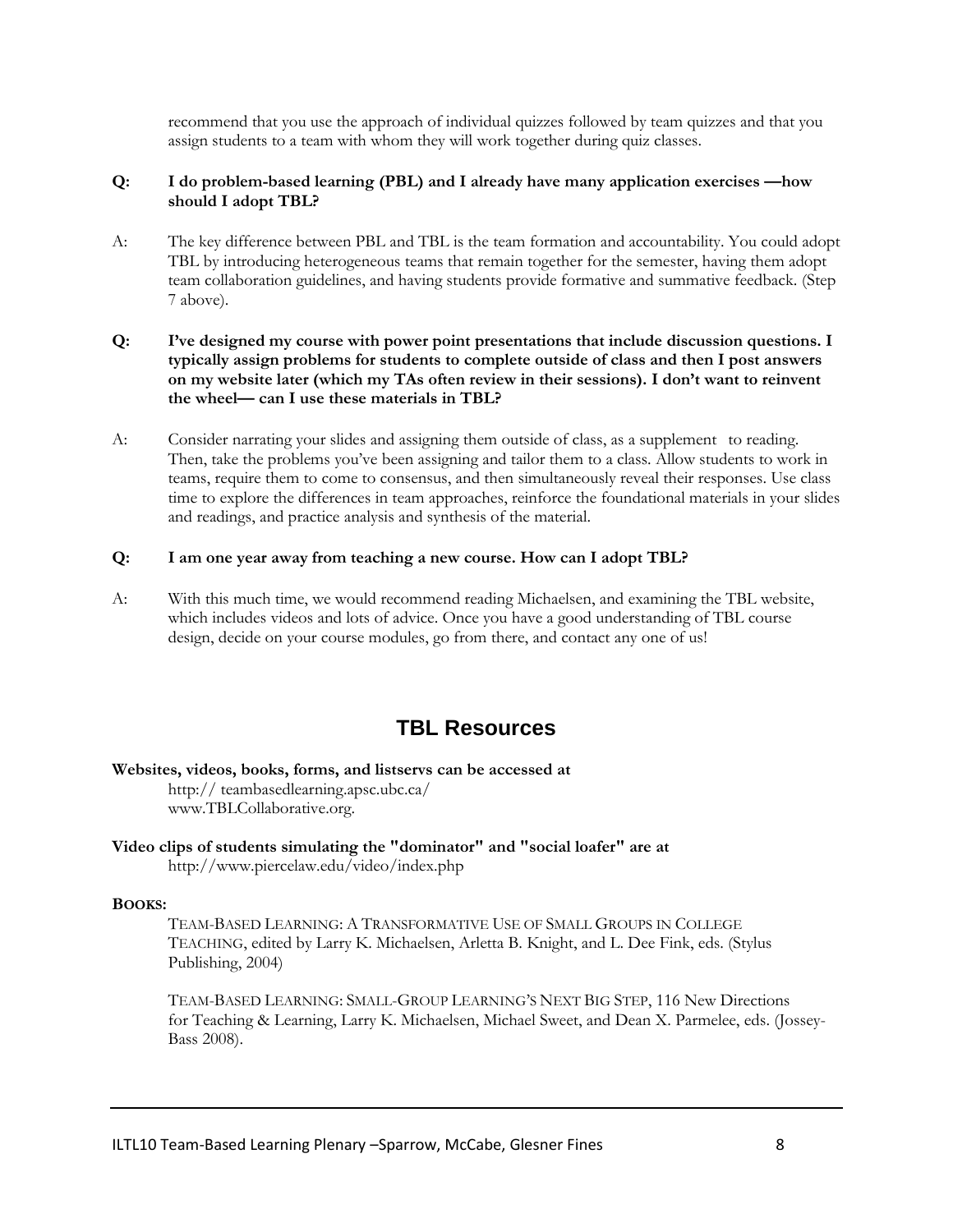#### **Team Names and Contribution Guidelines**

- **Write down the names of all your teammates.**
- **Identify three or more attributes** that help you and your colleagues learn from each other  $\Box$ and work effectively as a team (samples from previous years are below).
- **Be specific about these criteria**; name ones that the members of your team would feel comfortable using for your peer evaluations for this course.
- $\Box$ **These are subject to change if the team so decides.** After the team has worked together for a while, you will be asked to review and revise the guidelines. For example, you may have included "Show respect for team members" but will have noticed after a few weeks, that different people define respect differently.

| _use other side if you need more space<br>What are the consequences if members of the team don't meet the guidelines? |
|-----------------------------------------------------------------------------------------------------------------------|

\_\_\_\_\_\_\_\_\_\_\_\_\_\_\_\_\_\_\_\_\_\_\_\_\_\_\_\_\_\_\_\_\_\_\_\_\_\_\_\_\_\_\_\_\_\_\_\_\_\_\_\_\_\_\_\_\_\_\_\_\_\_\_\_\_\_\_\_\_\_\_\_\_\_\_\_\_\_

**Previous teams' criteria included:**

- $\Box$  Listen to team members-be polite
- $\Box$  Be receptive to and respectful of others' thoughts/input
- □ Be patient with others' process and learning
- $\Box$  Be prepared put in a good faith effort
- $\Box$  Be proactive in addressing problems
- $\Box$  Contribute to discussions
- $\Box$  Don't hide behind the laptop
- $\Box$  Communicate with team about absences and other team-related tasks
- Have a sense of humor
- $\Box$  Be on time
- □ Work for the team
- Be willing to apologize  $\Box$
- $\Box$ Don't monopolize or dominate
- Take turns leading the team $\Box$